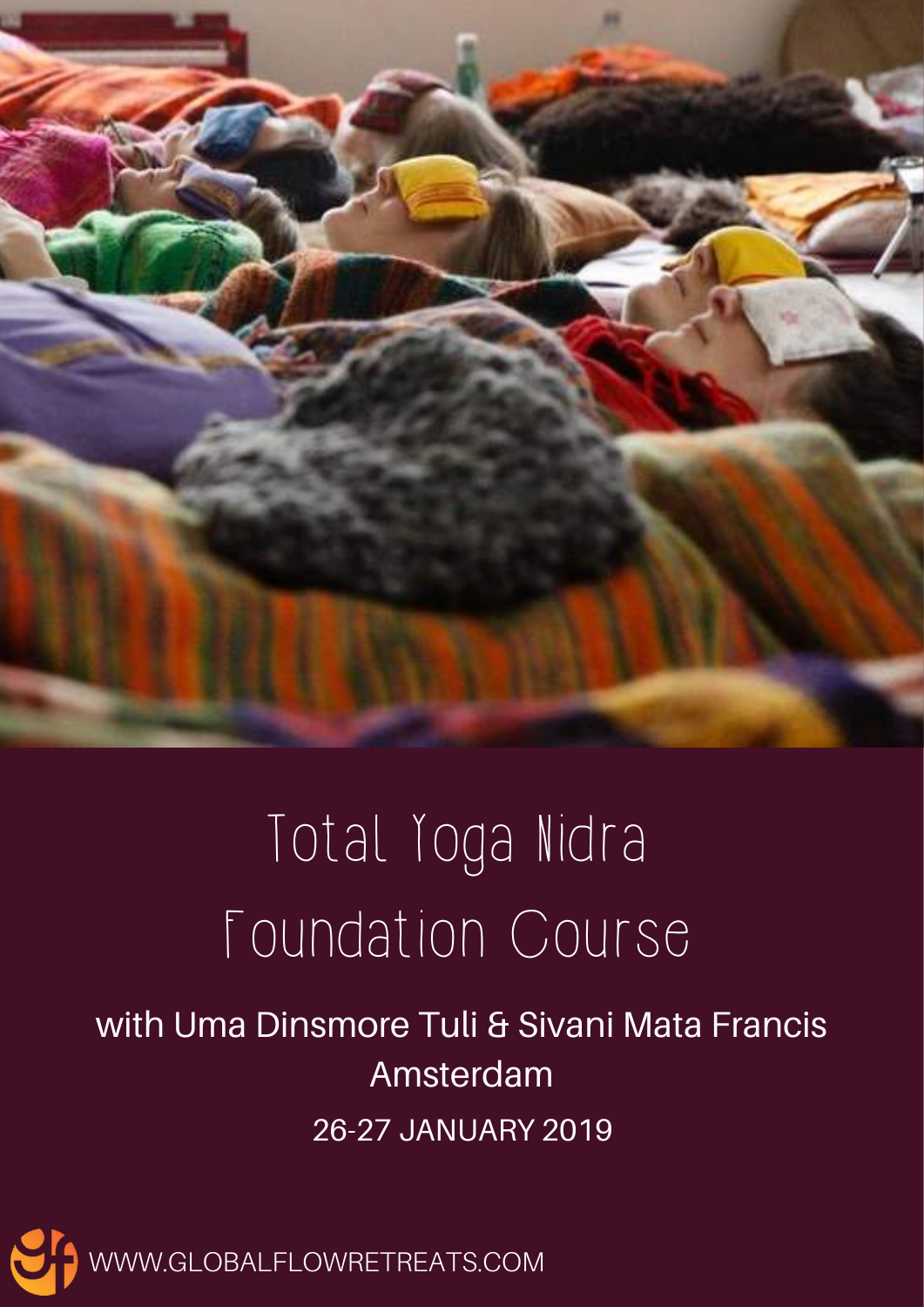## The Course

Awaken your consciousness of sleep and dream through the tantric practice of expanded awareness for lucid living. Become alive to the source of well-being, happiness, and purpose in every dimension of life.

We understand yoga nidra to be the most transformative, potent and remarkably adaptive of all yoga practices. Yoga nidra is in fact not really a single practice, but rather an experience of altered states of consciousness, essentially meditative experiences that can be used therapeutically for healing, as well as to enhance creativity and productivity and to improve sleep and general health.

The Total Yoga Nidra Open Access Foundation Weekend is a self-contained and complete retreat style immersion (non-residential) open to anyone with an interest in experiencing Total Yoga Nidra. It is both a standalone weekend course that covers all the fundamentals of Total Yoga Nidra, as well as being a pre-requisite for moving on to the full Total Yoga Nidra Teacher and Facilitator Training. The intention of this part of the course is to offer an accessible and profound immersion in the experience of Total Yoga Nidra, providing a perfect opportunity for those who have encountered other partial or limited forms of the practice to meetthe full spectrum of approaches to yoga nidra.

#### Topics covered include:

A combination of theory and practice to give you a sound foundation (or to deepen your existing foundation) of understanding about what yoga nidra is in the broadest sense, and how it works, together with plenty of live, responsive and practical experiences of a full range of yoga nidra.

We will cover:

- Welcome to Yoga Nidra
- History and Development
- Intentions, and How They Shape the Practice
- Comparative Structures
- Comparative Rotations of Consciousness
- The Science of Yoga Nidra

WWW.GLOBALFLOWRETREATS.COM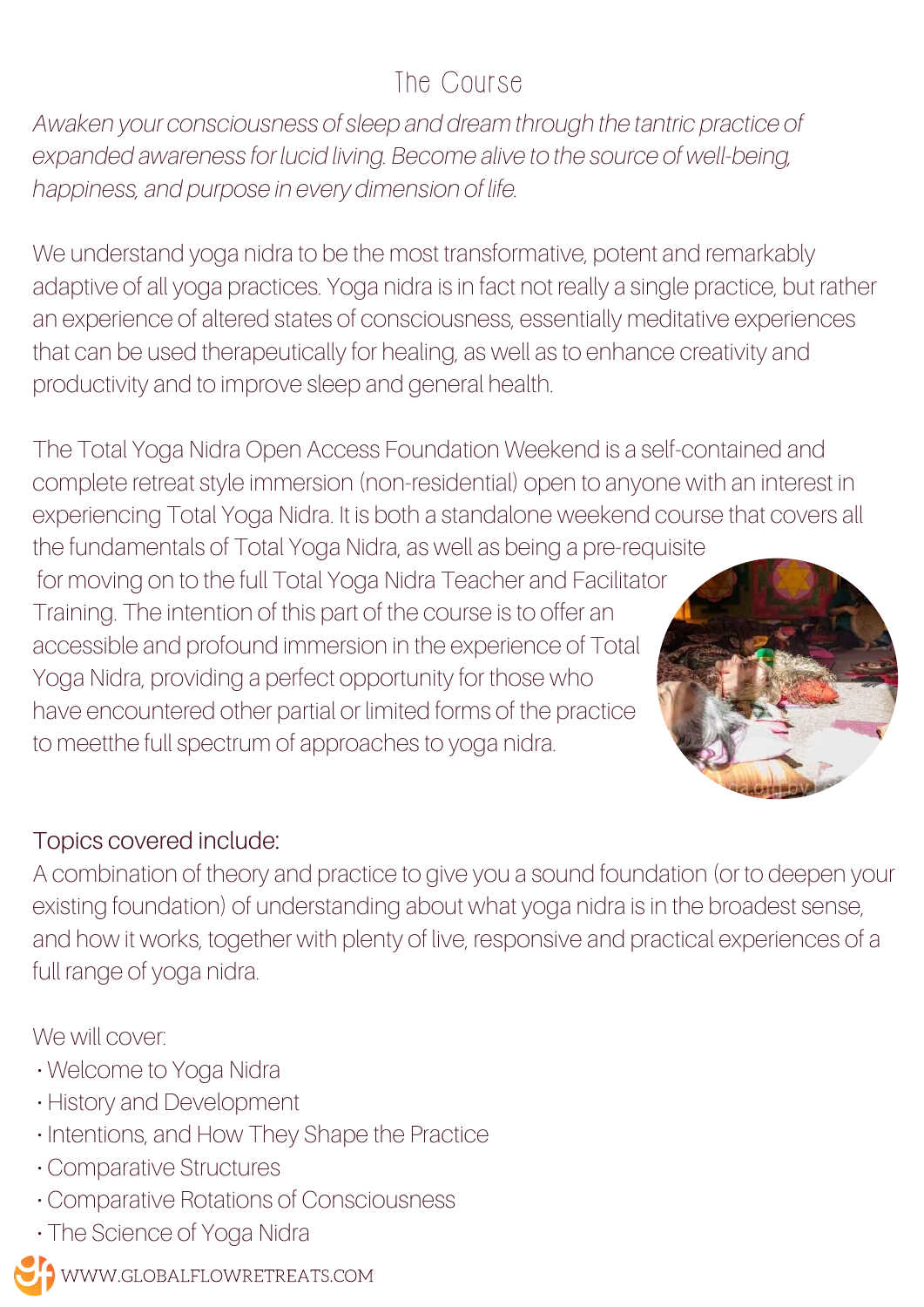- The Philosophy of Yoga Nidra
- Liminality & Creativity Sleep, Memory & Dreams
- Trance: Hypnosis & Yoga Nidra
- Yoga Nidra as a Meditative Practice
- Sankalpa
- Sound, Yoga Nidra & Bhakti Yoga
- Growing your Own Practice

The course/retreat comprises 10 contact teaching hours, of which at least five hours are practical yoga nidra experiences, plus there is optional personal listening homework of 20 minutes daily.

### The Teacher

#### Uma Dinsmore Tuli

Uma was first introduced to yoga at the age of four by her mother and began meditating at nine on a pilgrimage with her maternal grandmother. Yoga and meditation have been part of her daily life ever since. As a naturally curious and enquiring yogini, she has engaged passionately and critically with a variety of quite different schools of yoga, most especially Satyananda Yoga and Iyengar Yoga.



After completing the Yoga Biomedical Trust Diploma in Yoga Therapy in 1999, Uma has continued to find the fully integrated approach of yoga therapy to be the most practical route to the healing power of yoga. She further trained in Structural Yoga Therapy and Ayurvedic Yoga Therapy with Mukunda Stiles, and works as a yoga therapist with special expertise in women's health. Uma has a PhD in Communications and is a recognised teacher of the British Wheel of Yoga. She has been a training tutor in Yoga Therapy since 2001 and also teaches British Wheel of Yoga In-service training days. As a mother of three, she has been both personally and professionally engaged with the development of pregnancy yoga, yoga for birth and postnatal recovery, and family yoga, and has been training teachers in this field since 2002, when she first tutored for the Birthlight Trust. Since then she has delighted in creating her own courses to promote excellence of teaching in this field, including Well Woman Yoga and a uniquely responsive Integrated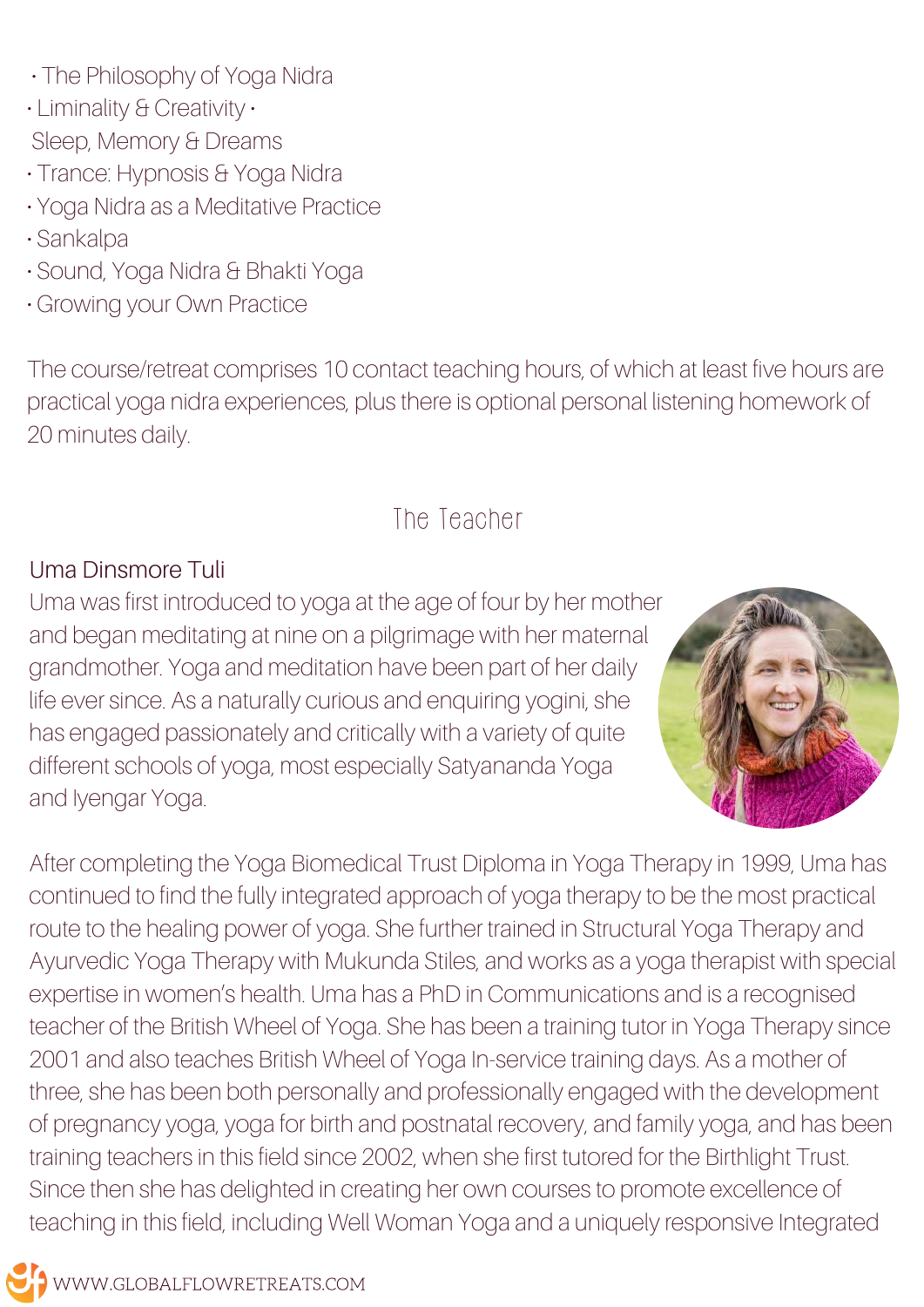Mother and Baby yoga teacher training. With the intention of widening access to pregnancy and postnatal yoga, she founded Sitaram Yoga with her husband in 1998, and it continues to offer pregnancy and postantal yoga classes in London, including at King's College and St Thomas's hopsitals.

The heart of Uma's daily personal and therapeutic practice is yoga nidra, which she believes to be the most powerfully transformative of all yoga techniques. She first encountered the technique at the Satyananda Yoga Centre in 1995, and has been exploring all aspects of it with fascination ever since. She has studied a variety of different approaches to the practice both in India and the UK, with nationally renowned exponents including Swami Muktidharma (Satyananda Acharya, New Zealand), Mukunda Stiles, and Richard Miller. She has refined a range of particularly feminine therapeutic applications of yoga nidra, including its use for the promotion of fertility, positive birthing, postnatal recovery and conscious menstrual health a source of spiritual empowerment. She has taught yoga nidra to hundreds of people, in every conceivable environment, from nursery schools, hospitals and airports, to giant geodesic domes filled with yogis sheltering from wild storms at yoga festivals and gatherings. She has been sharing the technique with teachers from all lineages on Yoga Therapy training courses and retreats since 1999.

Uma leads retreats and courses worldwide, sharing the approach to yoga therapy set out in her CDs, DVDs and books: Mother's Breath, Teach Yourself Yoga for Pregnancy and Birth, and Feel Confident: Yoga for Living. Her new book Yoni Shakti is about the evolution of feminine spiritual authority through yoga and tantra. Uma is currently refining Womb Yoga through a series of international workshops and retreats.

www.umadinsmoretuli.com

#### Sevani Mata Francis

Sivani Mata has been using Yoga Nidra, the sublime practice of "yogic sleep" as a daily practice for many years now, and in April 2013 she completed the Total Yoga Nidra teacher training with Nirlipta Tuli and Uma Dinsmore-Tuli, and is now able to share this invaluable practice which has aided her healing process over the years.

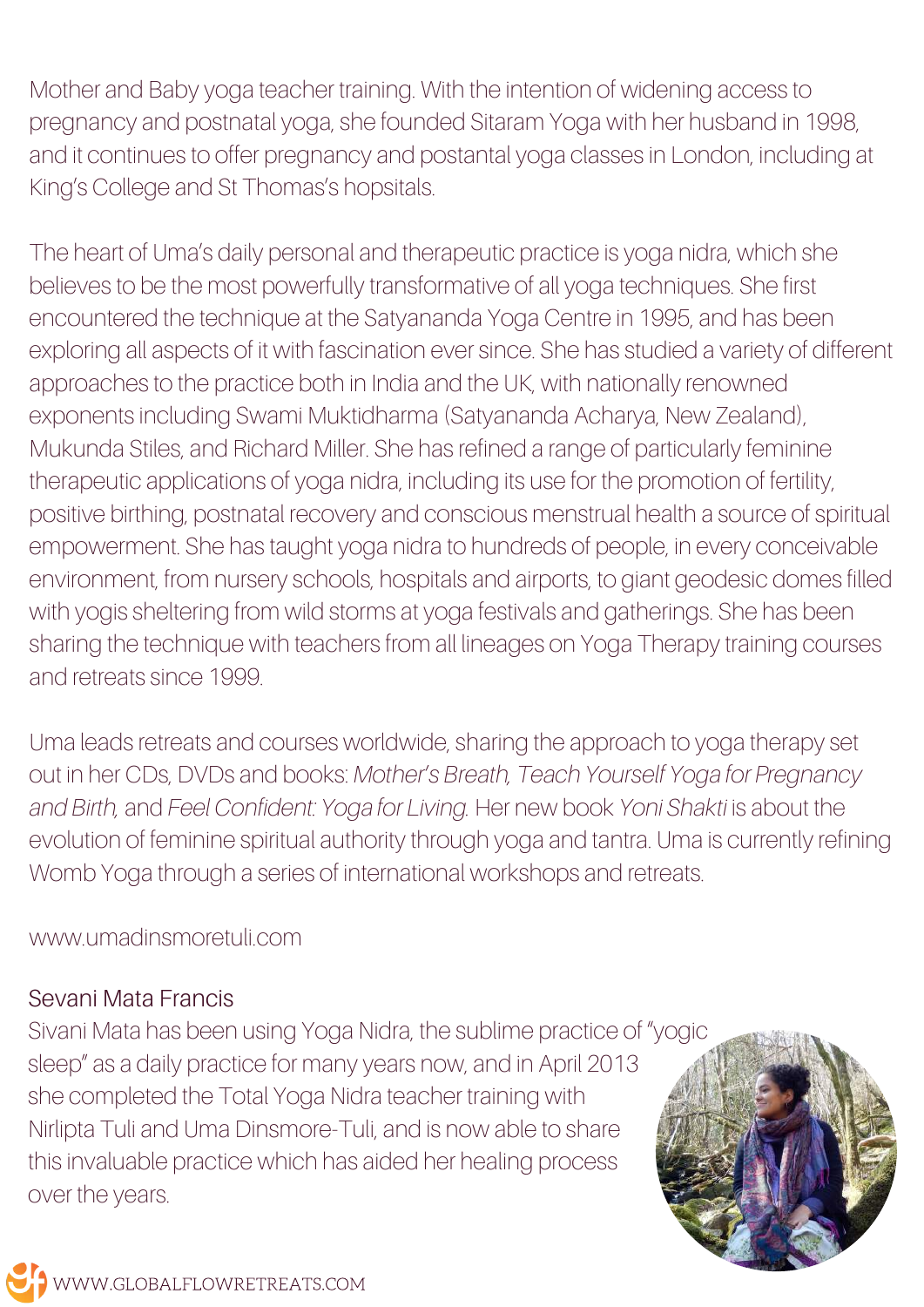Sivani Mata is also a student of Bhakti Yoga (the yoga of love and devotion) and began her journey with this practice through attending various Kirtan (chanting) evenings in

London and on her travels. Particularly with family band GOMA, who inspired her to live in trust and bhakti spirit in all aspects of life. She began to lead Kirtan after spending New Year 2009 with Jai Uttal on his Kirtan camp, followed by a Yoga Teacher Training in Mexico at the Yandara Yoga Institute, where an incredible resident kirtan band, Jaya made chanting a key element. Since then Sivani has been running chanting circles and gatherings in the UK and has released three kirtan albums produced by bhakti musical magician Tabla Tom: I AM (2012), Shakti Live (2015) and Surrender (2016). As well as her most recent release Jasmine Garden (2017) produced by the amazing Turkantam which blends Kirtan with mystic poetry. Having fallen in love with the path of Bhakti Yoga, Sivani organized the UK's first ever Bhakti Music Festival (in August 2011), which brought devotional musical practices from various traditions together as one, in the spirit of universal love and devotion. Following on from this she now organizes BE LOVE ~ 11hour Bhakti Immersions in London. Inspired by her Bhakti Practice, Sivani also shares Yoga Nidra, Women's Yoga, Restorative Yoga and Shakti Dance with bhakti spirit, centering these practices in the heart to unveil one's true nature.

Inspired by her Bhakti Practice, Sivani shares Yoga Nidra with bhakti spirit, centering the practice in the heart to unveil one's true nature, and often including mantra as part of the practice.

Sivani Mata feels incredibly blessed to have found this divine practice and be able to share it with others

#### Location

We will gather in the stunning Vondel church, located right at the entrance of the famous Vondelpark. Located in a beautiful part of town the Vondelchurch, designed by Cuypers, is easy to get to with public transportation.

The church offers unique gothic architecture, colorful wall and ceiling paintings and a cozy atmosphere.

Combined with a group of yogis and an amazing teaching magic happens here!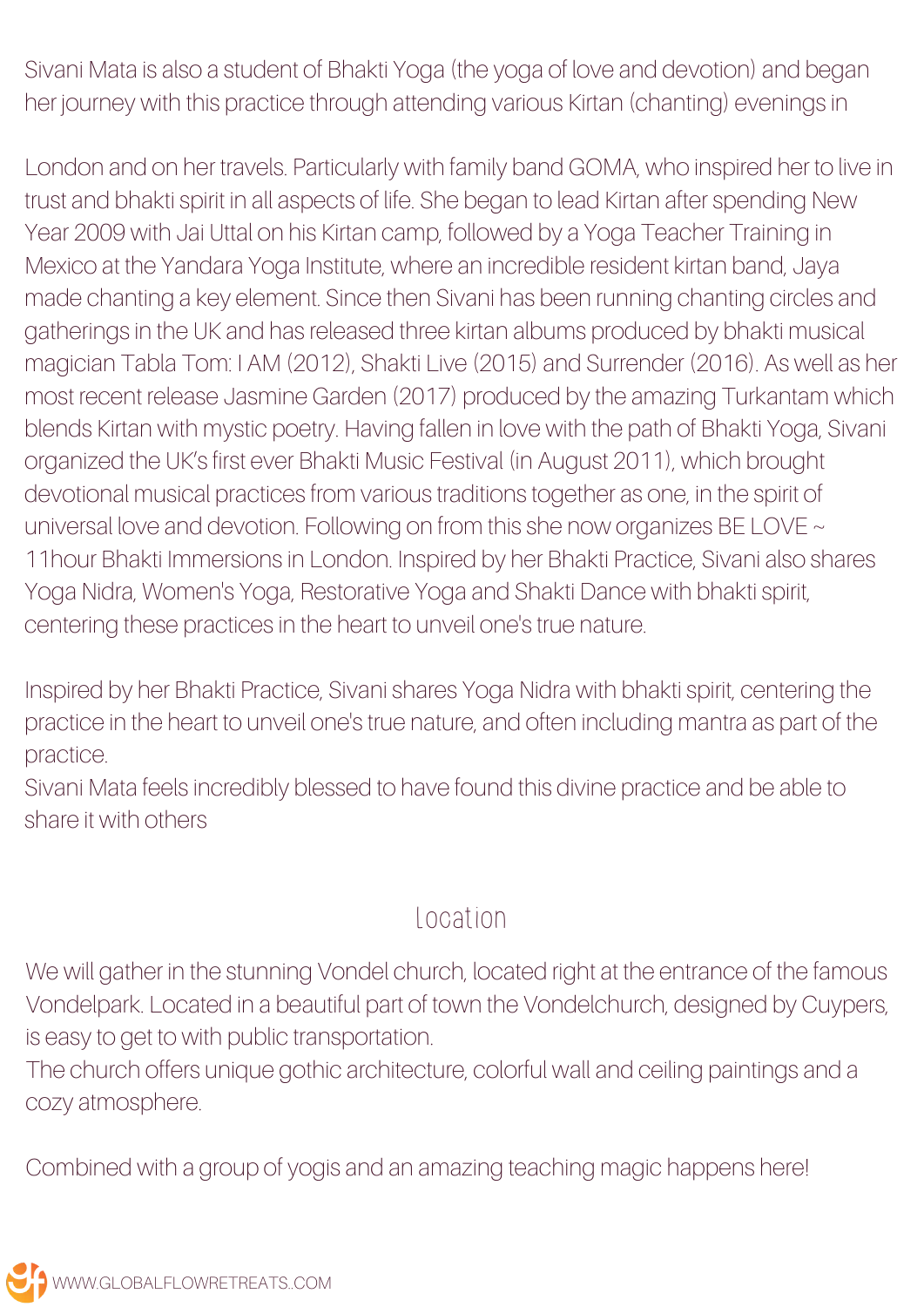

## Teaching Schedule

Saturday 10:00 | Welcome (Total Yoga Nidra), Introductions

- 10:30 | Background, survey of history and structures
- 10:50 | Reveling structures YNP (Sastyananda style)
- 11:15 | Tea break
- 11:45 | More comparative structures e.g. rotations
- 12:00 | YNP (i-rest inspired yoga nidra)
- 12:30 | Intentions of different schools and lineages
- 12:50 | Lunch Break
- 13:50 | Yogic philosophy and the science of yoga nidra
- 14:05 | Yoga nidra and creativity: YNP (elemental, nourishing creativity)
- 14:40 | Yoga nidra and sleep, memory and dreams
- 14:50 | YNP for a restful sleep
- 15:30 | Tea break 16:00 | Yoga nidra, sankalpa and intentions
- 16:15 YBP (to explore sankalpa and goal setting)
- 17:00 | Externalising and close of the day

#### Sunday

- 10:00 | Consciousness rotated with gentle movement
- 10:30 | YNP (inspired by Himalayan Institute Meditative yoga nidra)
- 11:30 | Check in and welcomes
- 11:45 | Tea break
- 12:15 | Trance, hypnosis and yoga nidra
- 12:30 | Exploring relationships between yoga nidra, meditation, dream, sleep and lucidity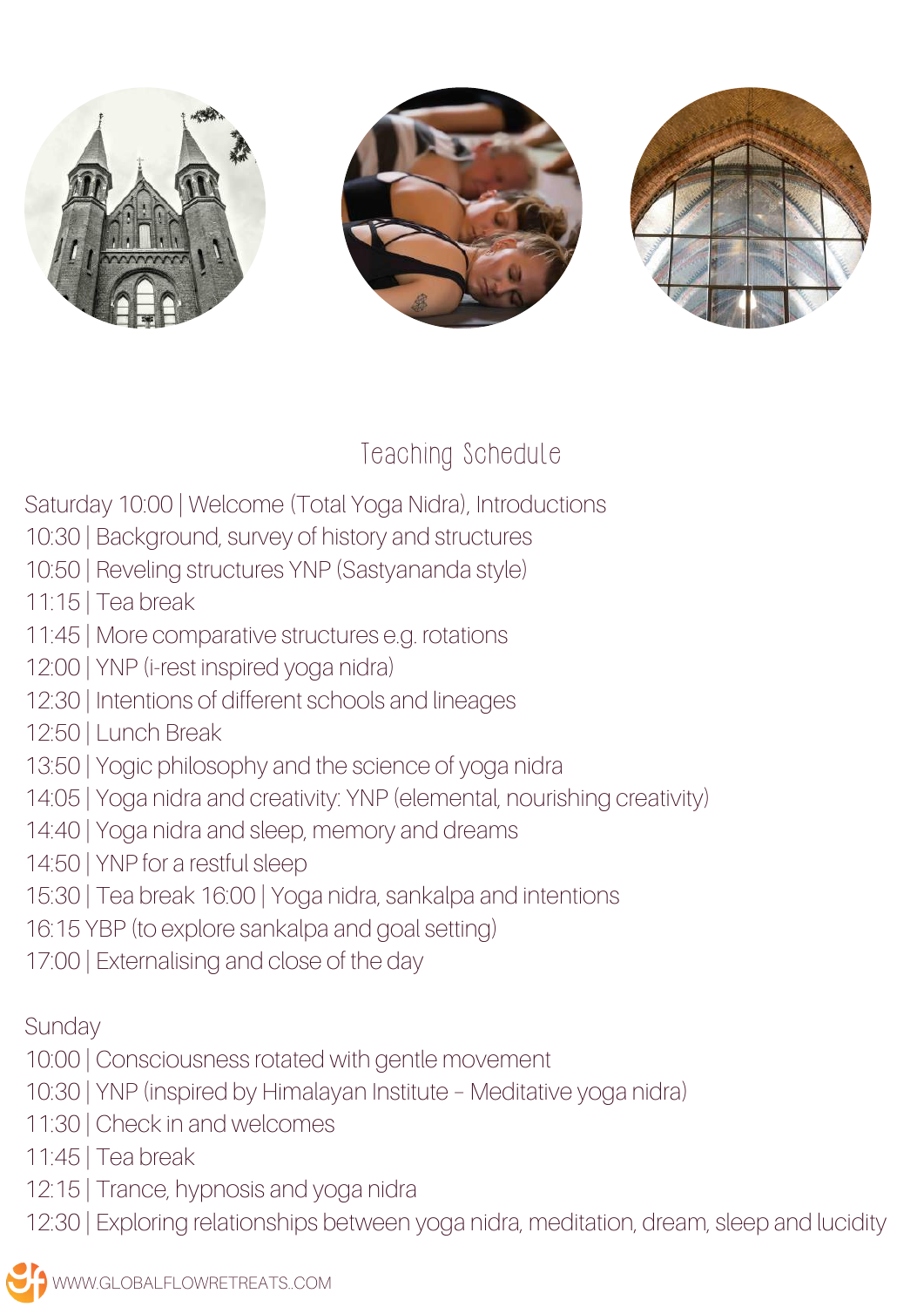14:00 | Lunch break

- 15:00 | Tips for your own practice, avoiding pitfalls. Further explorations and training
- 15:30 | Yoga nidra and bhakti yoga
- 15:45 | YNP with sounds and followed by meditative heart space awareness
- 16:30 | Feedback and time for further Q & A
- 16:45 | YNP (Total Yoga Nidra) Goodbye safe travels
- 17:00 | Close

#### Value

#### YOGA NIDRA PACKAGE INCLUDES

10 teaching hours of which 5 hours are practical yoga nidra experiences.

NB: The Total Yoga Nidra Foundation Course is a prerequisite for the Total Yoga Nidra Practitioners Course that will take place in Amsterdam later this year.

INVESTMENT €215,- for the first 15 Early Bird bookings €245,- Regular Rate

## Booking & Cancellation Policy

To secure your booking a full payment of the registration fee is required.

Cancellations:

You can cancel your booking at any time and notification must be given to Global Flow Retreats in writing by sending an email to: info@globalflow.org

Regardless of the reason for the cancellation, the cancellation fee will be calculated as follows:

- \* Notification received more than 60 days before the start of the event: 30% of the full fee
- + €25 administration fee
- $*$  Notification received 31-60 days before the start of the event: 50% of the full fee +  $\epsilon$ 25 administration fee
- \* Notification received less than 30 days before the start of the event: 100% of the full fee.